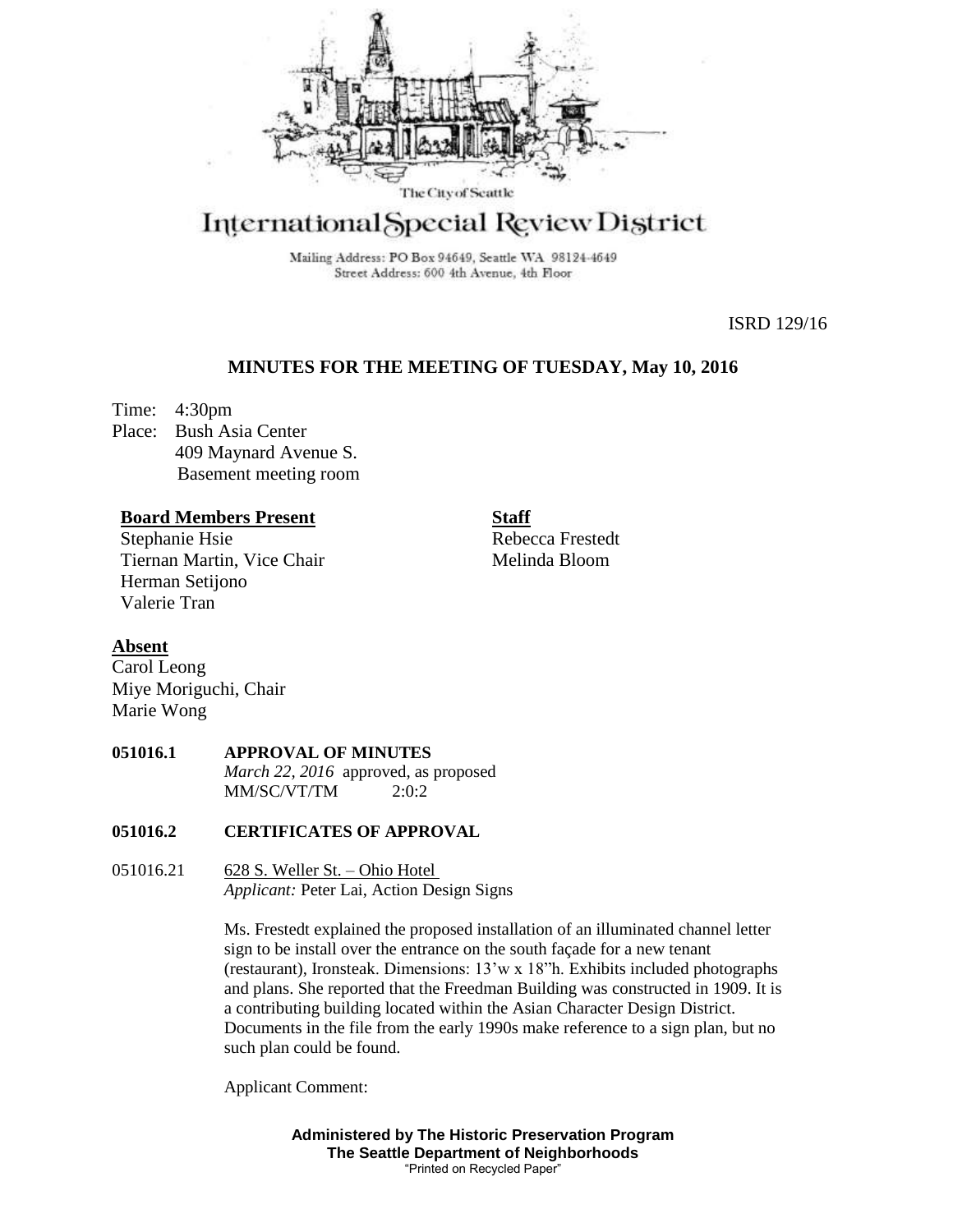Peter Lai explained that the independent LED lit channel letters will have a wireway behind which will be painted to match wall color. He said the letters will be 20" x 13".

Chef Jacky Lo, Ironsteak, said it is a simple sign and all will be up to code. He said his business concept is quality food on a hot plate, served with fresh ingredients, that people cook themselves.

Ms. Hsie asked if they will incorporate an Asian name and whether or not Asian characters will be added.

Mr. Lo said not at this time. It depends on how the public refer to them.

Ms. Hsie asked about the thickness of the sign.

Mr. Lai said it is 3  $\frac{1}{2}$ " thick assembly, 1  $\frac{1}{2}$ " out from wall – 5" out total. He said the façade is a stucco material.

Ms. Frestedt added that the building underwent a major renovation years ago.

Mr. Martin asked if the business is part of a chain or one-of-a-kind.

Mr. Lo said this is the flagship location, but he would like to add more.

Public Comment: There was no public comment.

Board Discussion:

Ms. Frestedt said that when reviewing the application the size of the lettering stood out, but overall the dimensions are not out of character with other signs in the district. She noted that J Sushi's lettering further up Weller was large as well.

Mr. Martin said the signage in this district is an interesting feature. He said that materiality in the historic district is important and noted the chaotic element to the signage here, with different types of signs. He said the signage is an important addition to the neighborhood. He stated that the modern design of the sign reflects the modern nature of the business.

Action: I move that the International Special Review District Board recommend approval of a Certificate of Approval for signage, as proposed.

The Board directs staff to prepare a written recommendation of approval, based on consideration of the application submittal and Board discussion at the May 10, 2016 public meeting, and forward this written recommendation to the Department of Neighborhoods Director.

The proposed sign meets the following sections of the **International Special Review District Ordinance and** a**pplicable Design Guidelines:**

**SMC 23.66.030 – Certificates of approval – Application, review and appeals**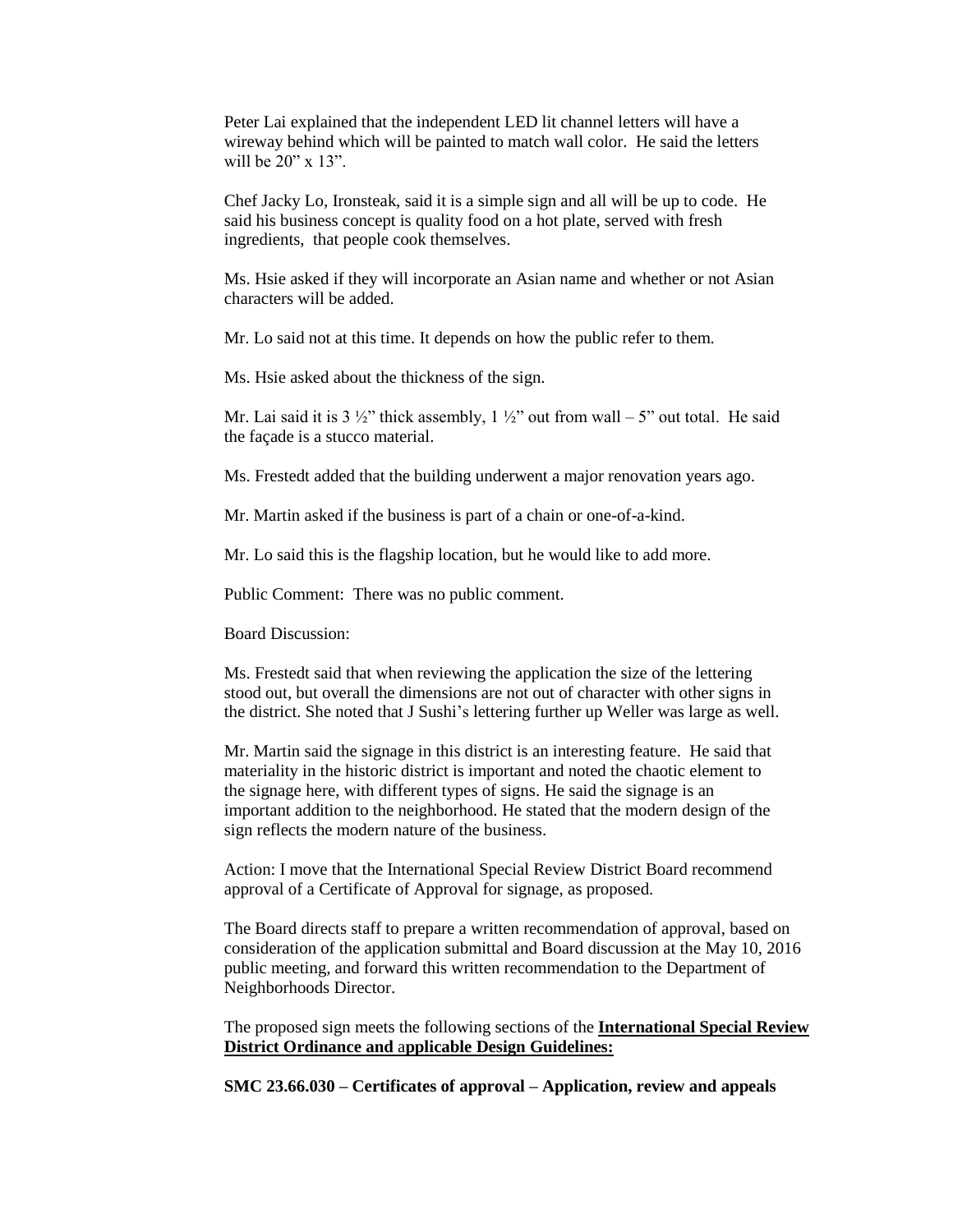#### **SMC 23.66.338 – Signs Secretary of the Interior's Standards #9 & #10**

MM/SC/VT/HS 4:0:0 Motion carried.

051016.22 New Century Tea Gallery 416 Maynard Ave. S. *Applicant:* Ching Chan, SCIDPDA

> Ms. Frestedt explained the application for proposed installation of bird deterrent wires on the cedar-frame awning frame. Exhibits included renderings. She reported that the Atlas Hotel was constructed in 1920. It is a contributing building located within the Asian Design Character District. She said that the Board approved installation of a new cedar frame, metal-tile awning on April 12, 2016. As a condition of approval, the board asked the applicant to return with plans for bird remediation, due to concerns about perching or roosting within the awning frame.

## Applicant Comment:

Jamie Lee, SCIDPDA, presented on behalf of Ching Chan. She described the proposed bird deterrent – a stainless steel cable on the horizontal beam.

Lydia Fulton, Zero  $+$  said the  $1/8$ " cable will be installed in two locations to prevent pigeons from roosting.

Mr. Setijono said that this will take care of the horizontal beams and asked if there's any chance that birds could roost on the 10" beam.

Mr. Martin asked what the clearance on a 4 x 10 beam between top and underside.

Ms. Fulton said it is about 5".

Mr. Martin suggested installing some cabling between the beams.

Ms. Fulton said they could do that between the rafters and use the same assembly.

Public Comment: There was no public comment.

Board discussion:

Mr. Martin asked if approval could be conditioned on submission of plans to staff for final review.

Ms. Frestedt said yes.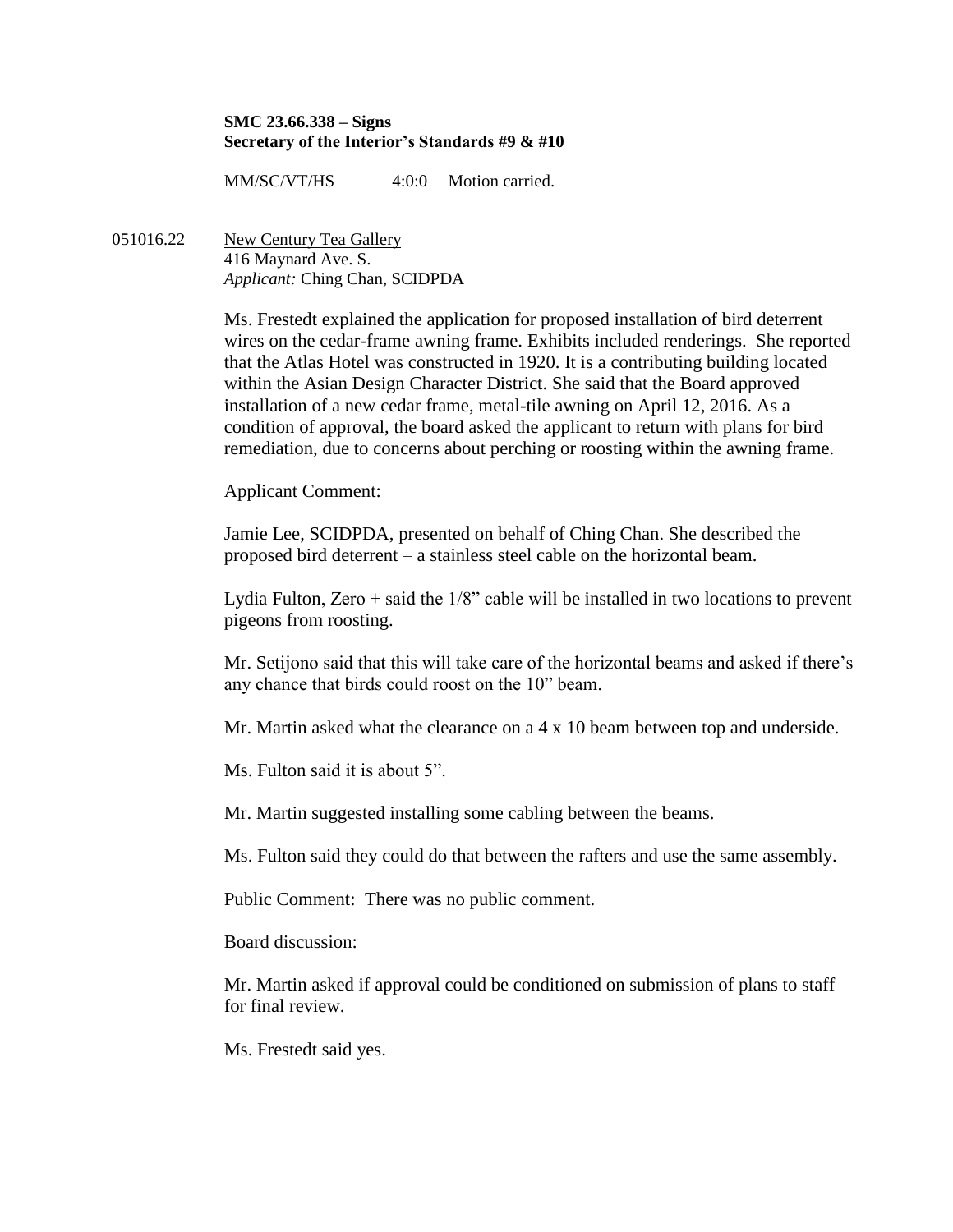Action: I move that the International Special Review District Board recommend approval of a Certificate of Approval for awning revisions, as amended with condition on submission of plans for installation of steel cable going the length of the storefront above 4' x 10' beam, submitted to staff for final review and approval.

The Board directs staff to prepare a written recommendation of approval based on considering the application submittal and Board discussion at the May 10, 2016 public meeting, and forward this written recommendation to the Department of Neighborhoods Director.

This action is based on the following:

## **The proposed work meets the applicable sections of the International Special Review District Ordinance and District Design Guidelines:**

**SMC 23.66.030 – Certificates of approval – Application, review and appeals SMC 23.66.336 – Exterior building finishes**

- **A. Asian Design Character District**
- **1. Materials**
- **5. Awnings**

**Design Guidelines I. Awnings and Canopies II. Storefront and Building Design Guidelines**

## **Secretary of the Interior's Standards**

**#9.** New additions, exterior alterations, or related new construction shall not destroy historic materials that characterize the property. The new work shall be differentiated from the old and shall be compatible with the massing, size, scale, and architectural features to protect the historic integrity of the property and its environment.

**#10.** New additions and adjacent or related new construction shall be undertaken in such a manner that if removed in the future, the essential form and integrity of the historic property and its environment would be unimpaired.

MM/SC/HS/VT 4:0:0: Motion carried.

## 051016.23 Multiple locations within the Right-of-Way throughout the District *Applicant:* Carol Anderson, Seattle City Light

Ms. Frestedt explained the proposed replacement of the pedestrian "king"-style ornamental light fixtures (qty. 240), involving a retrofit of the existing poles with new lighting fixtures that convert the existing fixtures to LED illumination. Exhibits included plans, specifications and material/color samples. She said the current fixtures were approved in 1995, following a community process and survey of optional fixture styles.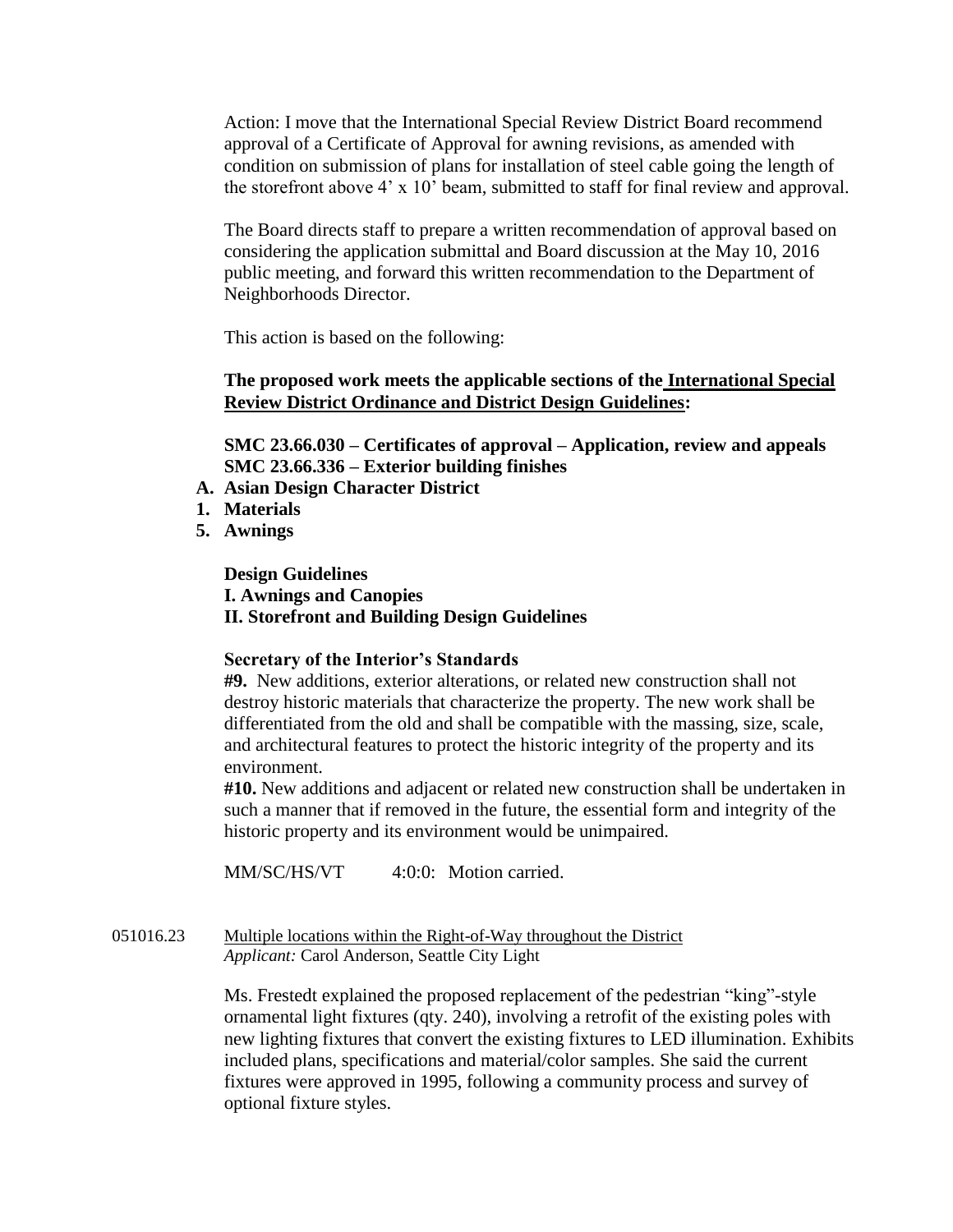Applicant Comment:

Presentation via PowerPoint (full report in DON file). Following are board comments and questions.

Steve Crume, Seattle City Light (SCL), explained the need for better and more lighting. He explained the three phases associated with SCL's work: 1) convert all cobra head in district to LED and convert the King-style fixtures to LED; 2) add lighting to poles that have no lights; and 3) add more poles/lights.

Kelly Davidson, SCL, explained that once they receive approval for LED fixtures they'll have the needed specifications to proceed with lighting analysis.

Carol Anderson, SCL, went over the PowerPoint presentation. She said the gold finials would remain. The poles would stay the same and only the fixture would be replaced. She said the time to replace each light fixture is 10 mins. She presented different material options for the lens (lantern cover) -- frosted or rippled acrylic. She noted that polycarbonate yellows over time; acrylic won't. She noted tha the prismatic option has been discontinued.

Ms. Frestedt stated that the frosted option looks more like frosted glass and the rippled reads more like plastic. She asked if lights in Hing Hay Park were to be replaced. She noted that their bases had been painted red and asked if the bases would be replaced.

Ms. Anderson said the fixtures around the park would be replaced.

Ms. Davidson said they will re-use poles as they are; they have paint and can match up.

Mr. Setijono asked how much brighter lighting will be.

Mr. Crume said that the old HPF are 2700 kelvin; the new LED will be 4000  $+/-$ . He said that moonlight is  $4000+\frac{1}{2}$ .

Mr. Setijono asked if the color would be warmer or cooler.

Mr. Crume said it will be cooler.

Ms. Davidson said that the new lighting provides better color identification.

Ms. Hsie asked how new would cast the light.

Ed Aristo, Sea Tac Lighting, said the older light is more intense in one spot and the LED provides a more even light; you should be able to see the entire block.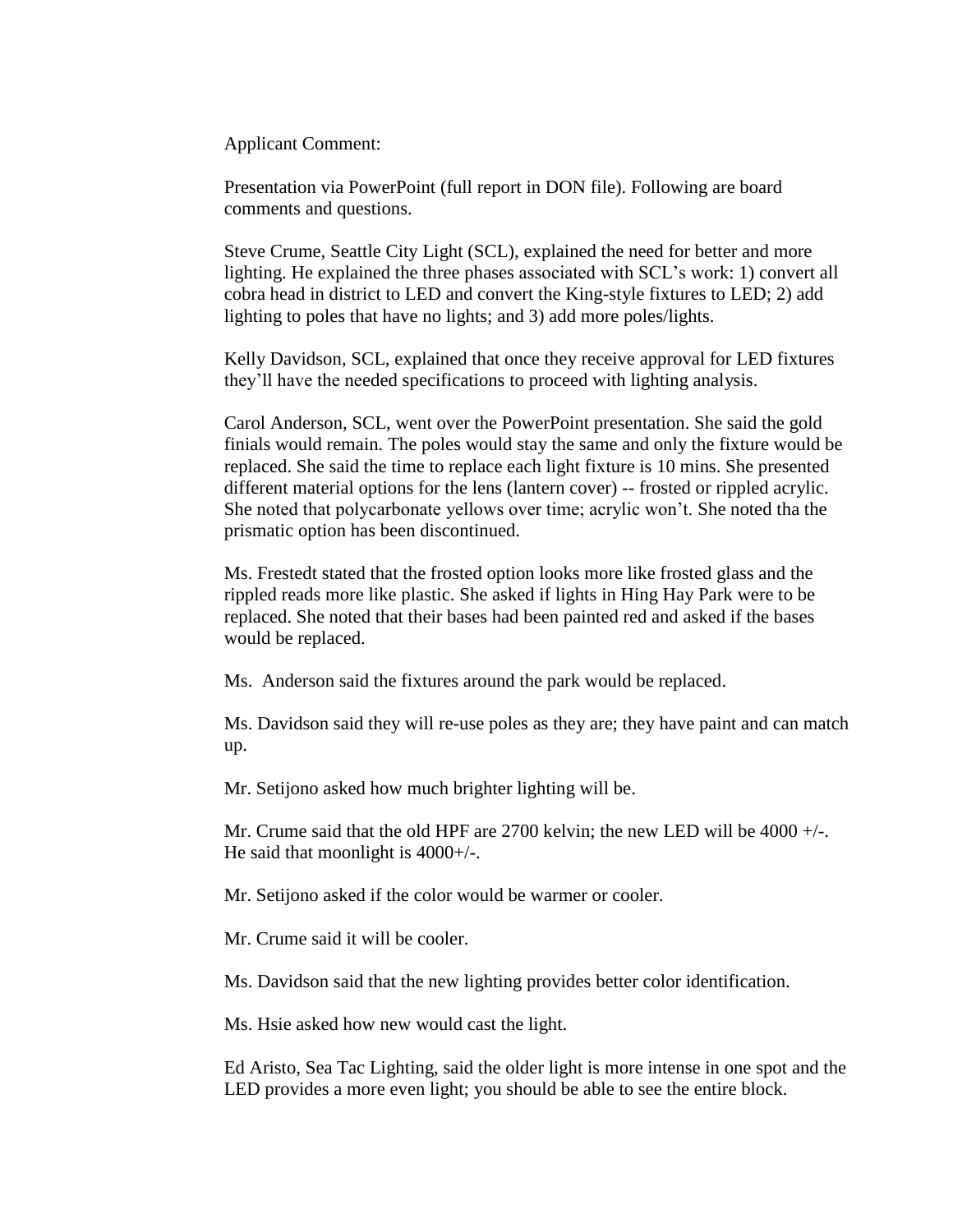There was a discussion about lighting temperatures and standards across the city.

Mr. Martin said there has been some concern about cooler, bluish light changing the character of historic districts. He said he likes the warmth of the current lights, particularly when mixed with neon. He expressed interest in the spectrum that is feasible.

Mr. Crume noted that the cobra heads have already been changed and suggested board members go check them out.

Public Comment:

Ali Lee asked if colors will match as far as the lights and color in Hing Hay Park and who will be responsible for maintenance.

Ms. Davidson said they will talk with Dept. of Parks and Recreation, and the City will maintain the fixtures.

Mr. Lee asked if the lighting on Jackson Street will go up to Little Saigon.

Helene Bourget, SCL, it doesn't.

Mr. Lee asked if there is a way to install cameras on the poles.

Mr. Crume said that would open up a Pandora's box regarding privacy and that the pedestrian poles are not suited for that kind of use.

Dennis Chinn, property owner in Little Saigon, seconded the comment about the color of light. He asked how long it takes to recover costs.

Mr. Crume said as little as 7.7 years. He said there will be a 40% energy reduction as well as a reduction in operation and maintenance costs. He said there is a 10 year warranty. He said that the photo cell is guaranteed for 20 years.

Ms. Davidson said they need approval on fixture and then they can start their lighting analysis.

Mr. Aristo said the first phase will be  $8 - 10$  weeks with a 16 week completion. The City has used this company's products since the 1970s. The red powdercoat finish is durable.

Mr. Crume said that two samples have been installed on Maynard with no complaints.

Board discussion: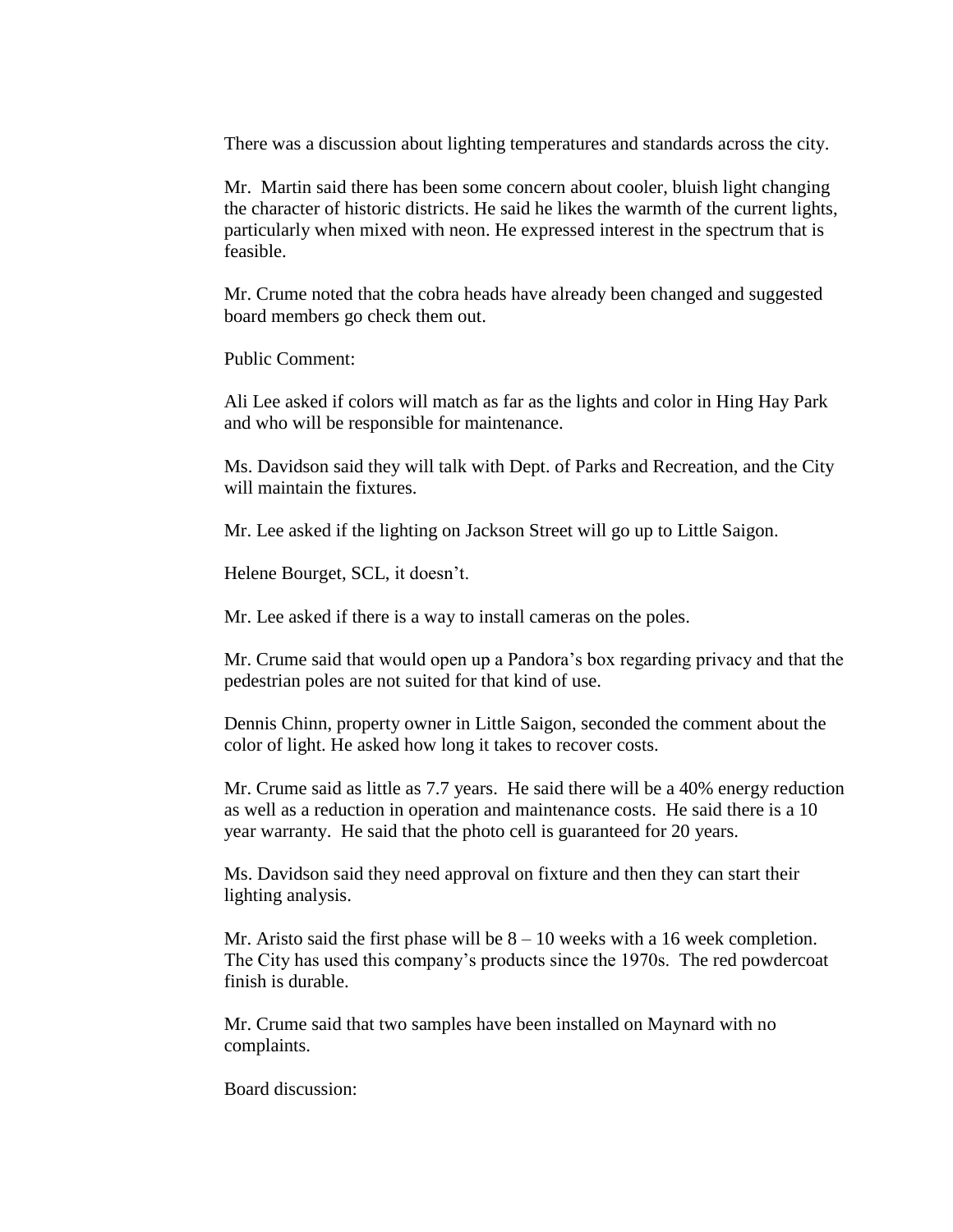Ms. Hsie noted safety concerns in the neighborhood. She asked if the concern is mid-block – between lamps or areas where there aren't enough lamps?

Mr. Martin said that the issue is in areas where there aren't lamps – additional units is more the issue. He said he was glad to hear that a UV coating will be added to protect the red from fading. He asked about anticipated timeframe before the red would fade.

Mr. Aristo said his guess is that it would last 10 -15 years.

Mr. Martin agreed that the frosted looks less plastic. He said it is strange to make a decision on a lamp without seeing them illuminated. He reiterated his concern about the color temperature.

Mr. Setijono agreed.

Ms. Hsie said SCL did a good job of matching the housing. She asked about the rationale for expanding the size of the base.

Mr. Aisto said it is to accommodate a larger photo cell.

Action: I move that the International Special Review District Board recommend approval of a Certificate of Approval for street use, with frosted lens material.

The Board directs staff to prepare a written recommendation of approval based on considering the application submittal and Board discussion at the May 10, 2016 public meeting, and forward this written recommendation to the Department of Neighborhoods Director.

This action is based on the following:

## **The proposed work meets the applicable sections of the International Special Review District Ordinance and District Design Guidelines:**

**SMC 23.66.030 – Certificates of approval – Application, review and appeals SMC 23.66.334 – Streets and sidewalks**

#### **Secretary of the Interior's Standards**

**#9.** New additions, exterior alterations, or related new construction shall not destroy historic materials that characterize the property. The new work shall be differentiated from the old and shall be compatible with the massing, size, scale, and architectural features to protect the historic integrity of the property and its environment.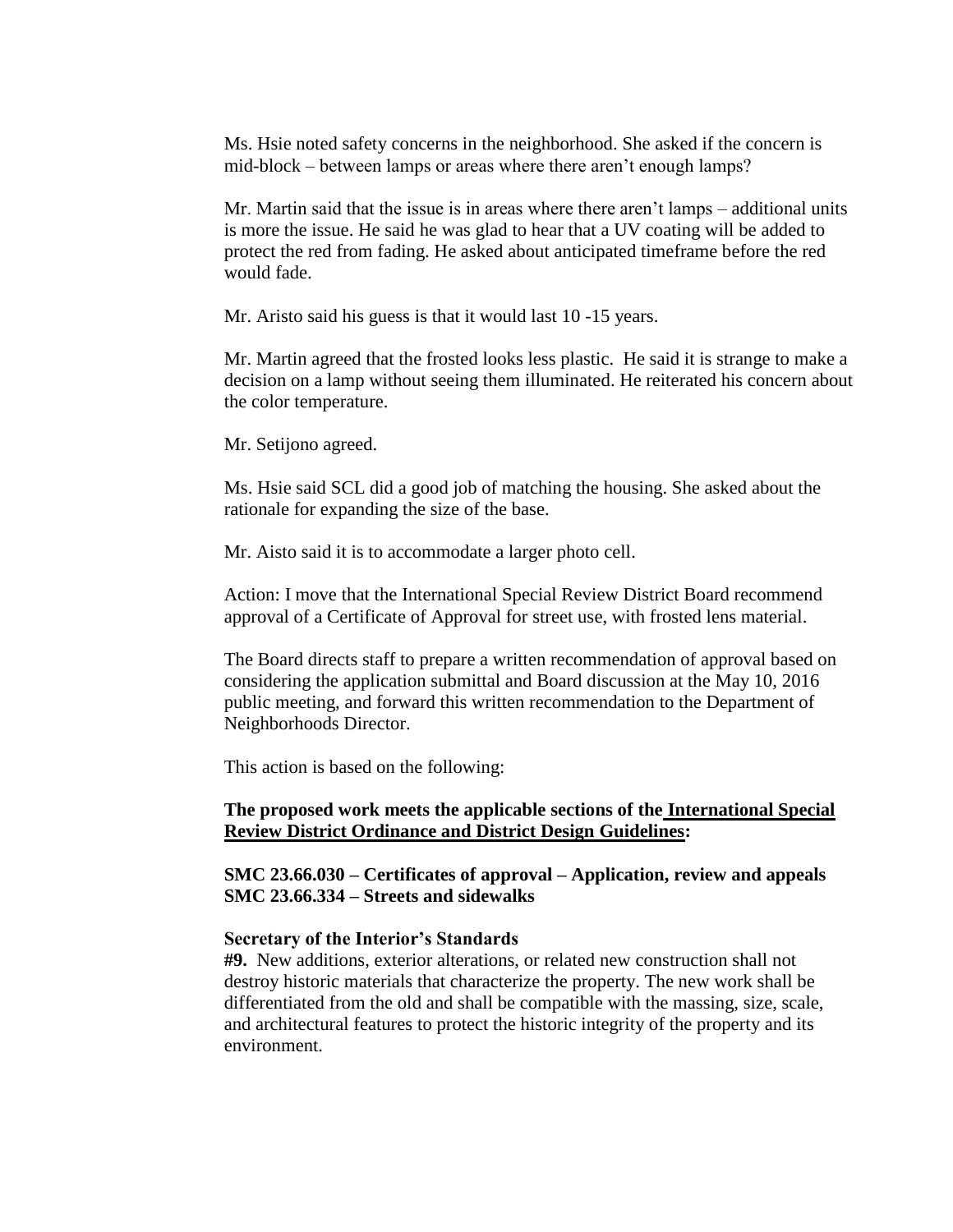**#10.** New additions and adjacent or related new construction shall be undertaken in such a manner that if removed in the future, the essential form and integrity of the historic property and its environment would be unimpaired.

MM/SC/VT/HS 4:0:0 Motion carried.

In response to a question, Ms. Frestedt said that color temperature is not called out in the Guidelines. She noted the public safety issues raised by the community and said that what is proposed is within acceptable range for the historic district.

#### **051016.3 BOARD BRIEFING**

#### 051016.31 Asian Plaza redevelopment

Informational courtesy briefing from Dennis Chinn, property owner, on proposed redevelopment on the Asian Plaza site on the northwest side of the intersection at 12<sup>th</sup> and Jackson. (Note: This site is *outside* of the International Special Review District. The ISRD Board does not have jurisdiction over this site.)

Ms. Frestedt said the site is outside the district but she was contacted by community members about this development. She said they hope to create integration / dialog between the developers of this project, design review boards. She said that the ISRD has no jurisdictional authority but will provide some feedback. She said that the project is located within the boundaries of the East Design Review Board. She said that Mr. Martin will attend the Early Design Guidance Meeting on May 11<sup>th</sup>.

Dennis Chinn explained they are working with SCIDPDA and Interim; they are working with the community on all fronts. He provided a biographic overview, noted that he is a 3rd generation Chinese-American and that he has a strong affiliation with the Chinese community in Seattle. He explained his wife is Japanese hence a strong connection to the community and noted his father in law's purchase of Connor's Repair Shop, and eventual conversion of the shop into a shopping center. He provided an overview of Little Saigon's history and development and his longtime friendship and collaboration with Duc Tran who owns and operates one of the largest Asian food importers in the northwest, Viet Wah.

Mr. Chinn said this project will be an engine of growth to create employment; he said incomes have to rise. He said they will include a hotel to encourage visitors and will provide some affordable housing. He said economic development is needed in the ID and said they cannot afford to keep property unless they have a good income. He said they want to set an example for others to develop where they have some control over what happens to the property. He said the project would include the following:

- 240 apartments
- 180-room hotel
- Community theater
- 100,000 sq ft retail
- 600 parking stalls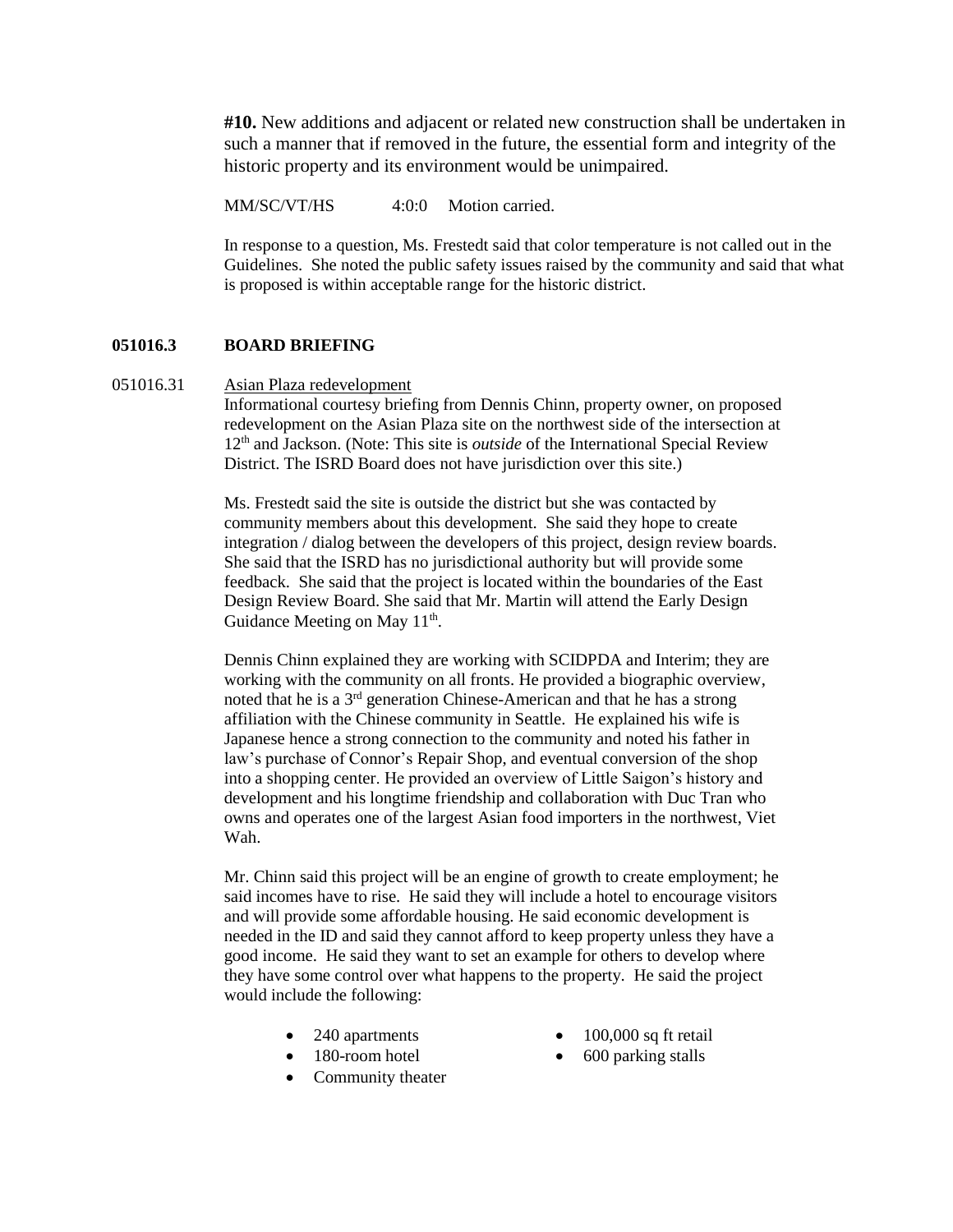Mr. Chinn went over the phasing of the project and circulation and the connectivity to Yesler Terrace. He said the plaza level ends at the hill climb and will be level to the top of the staircase. He said they're proposing a second hill climb mid-block. He said the elevator will be a 24-hour elevator.

Mr. Martin asked what the vision and how the grand structure will lead people into small spaces and businesses.

Mr. Chinn said it will be a huge public plaza lined with businesses; it will be more like the Market. He said they can make parts look like the CID, ID, Japantown, and Little Saigon.

Mr. Martin said it would be nice to bring elements from the plaza to Jackson.

Mr. Chinn said he had a conversation with Shanti, from SCIDPDA, about having retail on Jackson and cafés. He said they need openness which is why the walk way comes down to the front. He said that Viet Wah will be at street level.

Mr. Setijono asked about vehicular access.

Mr. Chinn said possibly  $10<sup>th</sup>$  Ave. S.; they are working on it.

Ms. Hsie said it will be the largest development here and will set a precedent for everyone after. She asked if they have a vision for how the rest of the neighborhood develops after this. She said she thinks the programming is positive. How will it related to the small scale businesses in the area.

Mr. Chinn said it is a difficult question. He said it is a large project, a gateway to this area. He said that the front of Jackson will tie in to what is around it.

Mr. Martin asked if Friends of Little Saigon have given input.

Yenvy Pham, Friends of Little Saigon and Pho Bac, said they want small shophouses and curb appeal. She said they want to soften up lines and façade; to be cozy and inviting. She doesn't want to lose the character of the neighborhood and liveliness of the area. Add curvature at the main commercial level.

Mr. Chinn said the site is a slide area and a geotech said they have to remove material to below Jackson level, which is part of the problem. He said they are a locally owned group that cares about the community.

#### *Mr. Setijono departed at 6:30 pm.*

Mr. Martin summarized the views of what he heard: bring large scale into small structure; to relate to Jackson; support for mid-block pedestrian axis; the connection to the hill climb is important.

Ms. Tran asked about affordable housing.

Mr. Chinn said they will do it per the Mayor's program but it has to be commercially viable as well.